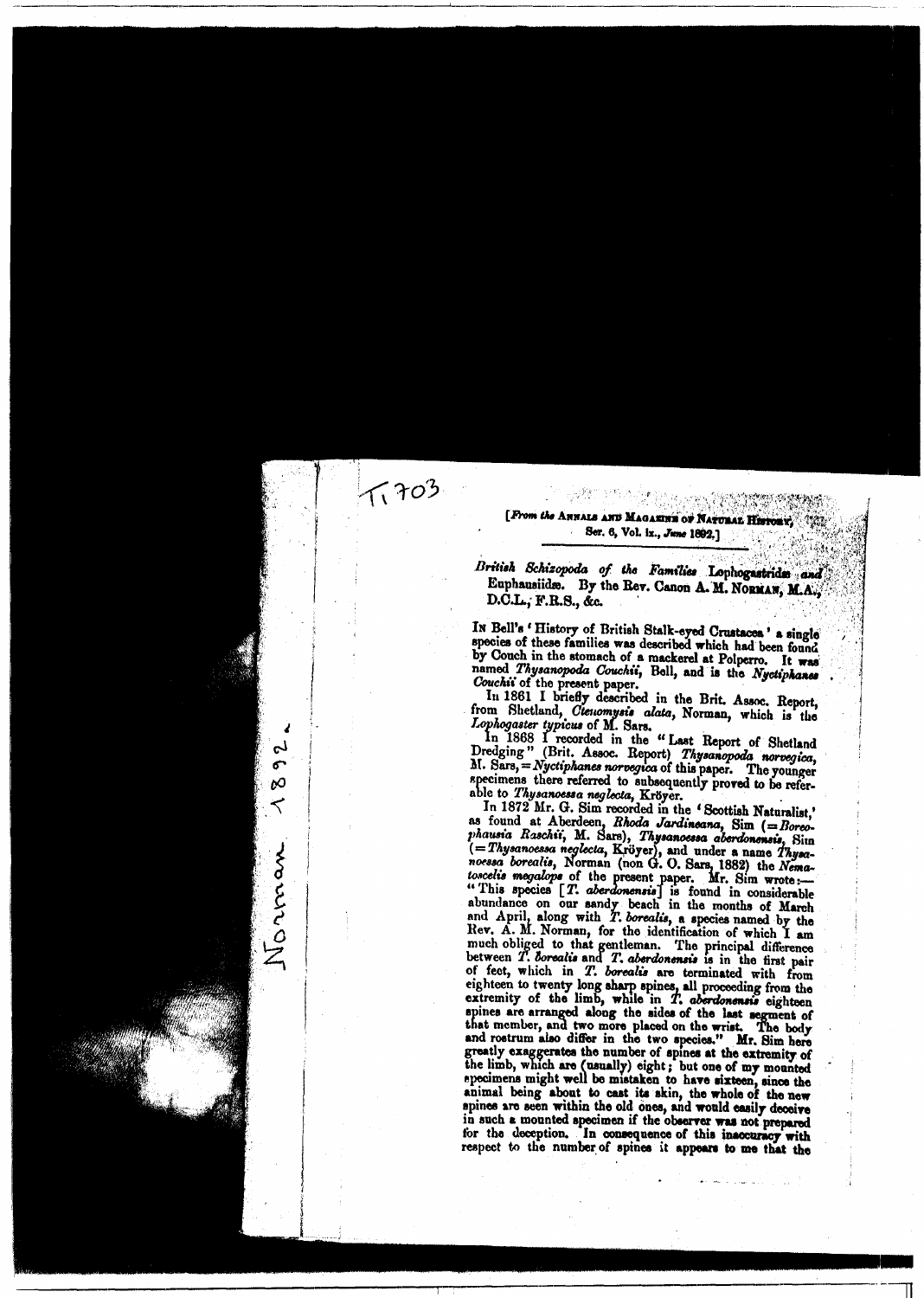### 455 Rev. Canon A. M. Norman on Brite Schizopoda

Prénoms

Nom du Candida:

specific name T. lorealis must yield to the later name<br>Nematoscelis megalops, G. O. Sars.<br>In 1887 Professor M<sup>4</sup>Intosh first recorded Thysanoessa<br>tenera, G. O. Sars (=T. longicaudata, Kröyer), as British<br>(Ann. L Mag. Nat.

Such were the first records of the species of Lophogastridæ and Euphausiide which at the present time are known to live in our seas. As there is no account of them in any English work, and I consequently have specimens frequently sent to me to name, I have thought it desiruble to write the following notes on this interesting group of oceanic Crustaceans, which are found either as surface swimmers or in deep water at some distance from land.

The descriptions of the families are in great measure condensed and slightly modified from the works of G. O. Sars.

#### Synopsis of Families, Genera, and Species.

#### Suborder SCHIZOPODA.

Legs furnished with exopodites used for swimming. In rare instances the first pair of legs formed for prehension, more usually this pair, as all the remaining legs, are simple. Ova borne below the carapace between the posterior pair or pairs of legs, usually enclosed in a marsupial sac formed by leaflike processes which are developed from the base of the legs.

#### Fam. I. Lophogastridæ.

Maxillipeds robust; the exopodite imperfectly developed, consisting of a single joint; the epipodite very large and projecting within the branchial cavity. First legs with terminal joint obtusely rounded, and densely hirsute; remaining<br>legs having a well-developed nail. Branchise arborescent, legs naving a wen-developed nail. Branchie aroorescent,<br>complex, the largest branch freely projecting beneath the<br>body, the remaining branches concealed by the carapace.<br>Maraupium composed of seven pairs of plates. Caudal as in the Macrura.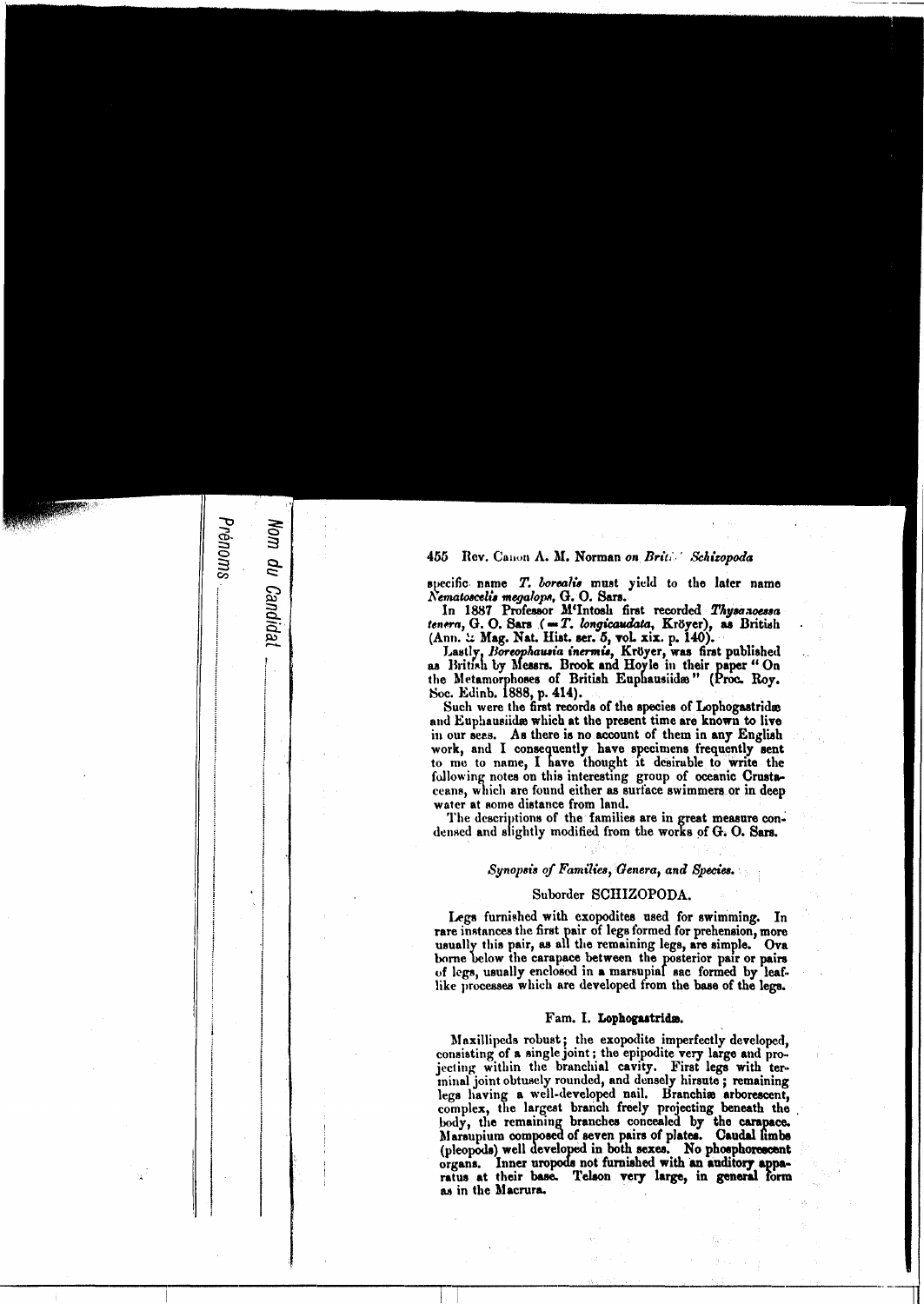#### of the *comilies* Lophogastrides and Euphannides. 456

#### Fam. II. Euphausiids.

Maxillipeds elongate, pediform; exopodite well developed, maximpeds etongate, peditorn ; exopodite well developed,<br>epipodite rudimentary or wanting. . Legs without, darly<br>posterior pairs more or less imperfectly developed. Branchise<br>wholly exposed to view. Egg-pouch, when present legal and also on the abdomen between the pairs of pleopods.<br>Inner uropods not furnished with an auditory apparatus at their base. Telson very slender and tapering to an acute point, giving off on either side at a short di extremity a very large spine-formed process, which extends far beyond the end of the telson itself.

#### Fam. III. Mysids.

Maxillipeds strong, with exopodite well developed, nata-<br>tory, and the epipodite lanceolate and projecting within the branchial cavity. First legs differing from the following, used as gnathopods; remaining legs slender, usually without, rarely with, a terminal nail. No true branchise present. Marsupial pouch usually composed of two or three pairs + of<br>leaf-like processes springing from the hinder pairs of legs.<br>Pleopods in female small and rudimentary, in male natatory<br>and often remarkably modified to assist in uropods with an auditory apparatus at the base. No phosphorescent organs. Telson very variable in form, but never as in the Euphausiidæ.

## Fam. I. Lophogastrids.

#### Genus LOPHOGASTER, M. SArs.

Carapace tridentate in front, the lateral teeth as much developed as the central, this portion of carapace advanced in front of the eyes, the peduncles of which are completely concealed by it, and the eyes them-selves are

\* The genus Benthemphansis is, however, not furnished with these 性能も organs.<br>
† In the genus *Boreomysis* there are seven pairs.

MUSÉE OCÉANOGRAPHIQU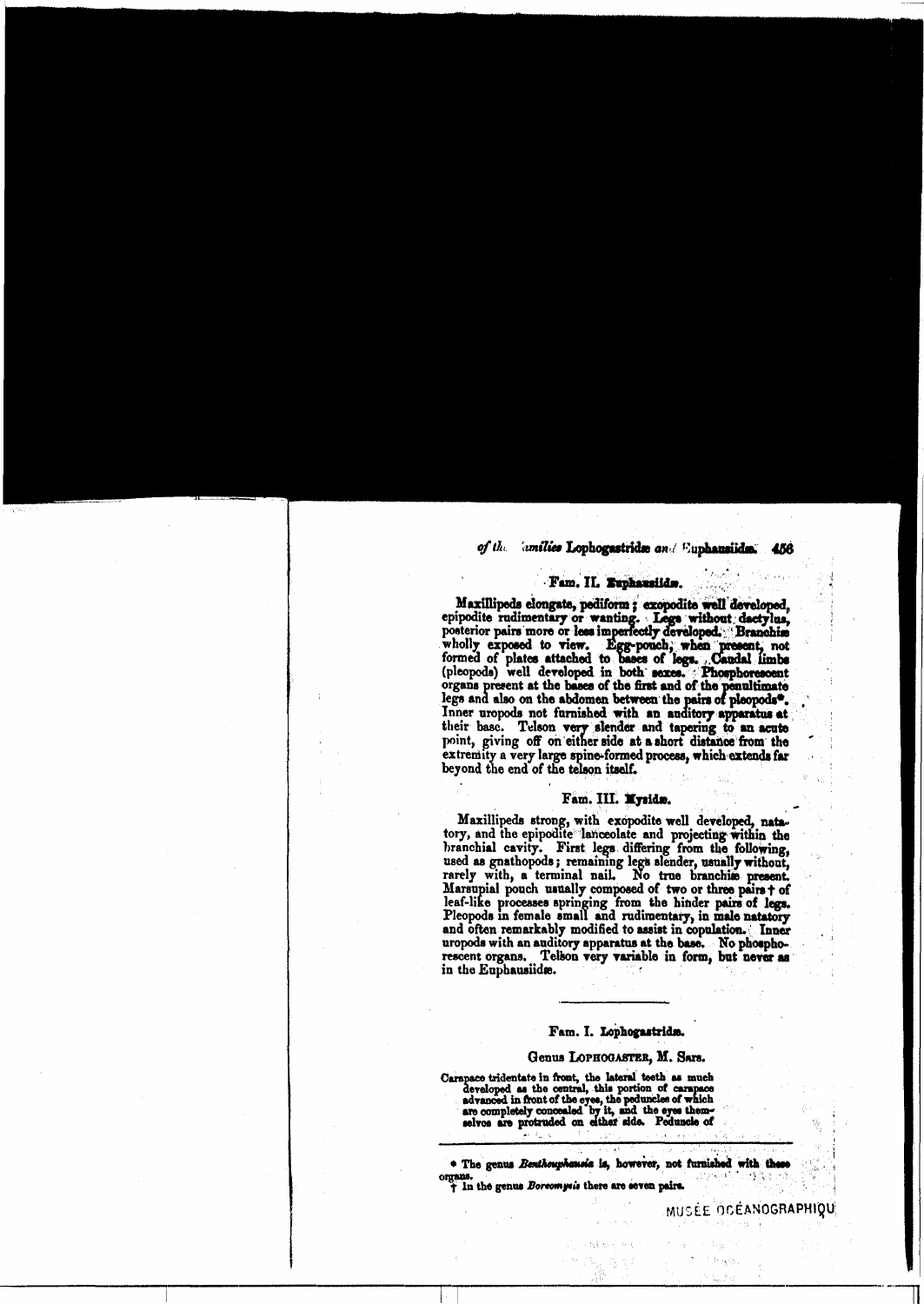## 457 Rev. Canon A. M. Norman on British Schizopoda

antennules remarkably broad and flattened, their<br>inner flagella small, the outer greatly developed.<br>Antennal scale broadly triangular, breadth subequal<br>to length ; inner margin ciliated, outer not ciliated,<br>eerrated on the legs biramose as in other Schizopoda. Telson very large and much longer than the uropods; extremity<br>narrowly truncate, with a strong spine at each<br>corner, between which the termination is serrated<br>and furnished with two se 

#### Fam. II. Euphausiids.

ut as in Security.

 $\mathcal{A}^{(n)} = \{ \gamma \in \mathbb{R}^n_+ \cup \{ \gamma \in \mathcal{I}_n \} \} \subset \mathbb{C}$ 

 $\left\langle \left\langle \mathcal{L}_{\mathcal{G}}\right\rangle \right\rangle \otimes \left\langle \mathcal{L}_{\mathcal{G}}\right\rangle \otimes \left\langle \mathcal{L}_{\mathcal{G}}\right\rangle \otimes \mathcal{L}_{\mathcal{G}}$ 

 $\frac{1}{2} \left( \sigma_{\text{eff}} \sigma_{\text{eff}} \right) \left( \sigma_{\text{eff}} \right) = \frac{1}{H}$  .

Basal joint of antennules furnished at the extremity with an erect, conspicuous, leaf-like appendage ........ Nyctiphanes.

Hasal joint of antennules without any erect leaf-like appendage at the extremity ................... Boreophansia.

#### B.

The long first legs having the two terminal joints armed<br>with spiniform sets on both margins  $\ldots \ldots \ldots$ , Thysanoessa.

The long first legs greatly produced and very alender,<br>last joints naked (without any lateral sets), the<br>extremity terminating in a bunch of greatly developed<br>porrected spines, these spines serrated............ Nematosceli

l., et

 $\frac{d^2}{d^2} \geq \frac{d^2}{d^2}$  .

43

Jest.

一个 医外皮 机低  $\gamma=\pi/2$  decision

 $\lambda_0 \sim \beta$ 

 $\epsilon = \epsilon_{\rm b}^{\rm s}/\hbar \phi^{\rm p} g$ i si pisa di Ghandha (

#### Genus NYCTIPHANES.

A spine on side of carapace behind the middle. Rostrum nearly obsolete, ocular lobes of carapace pro-<br>duced into spine-like points. No dorsal spine over 

No lateral spines on carapace. Rostrum distinct, shortly triangular, lobes of carapace over eyes not at all<br>produced. A dorsal spine over base of telson .... N. Couchi.

## Genus BOREOPHAUSIA.

春雪暗 新叶

(後期)<br>大学 (特)

I have showed the co

A.

 $\alpha^{-1}$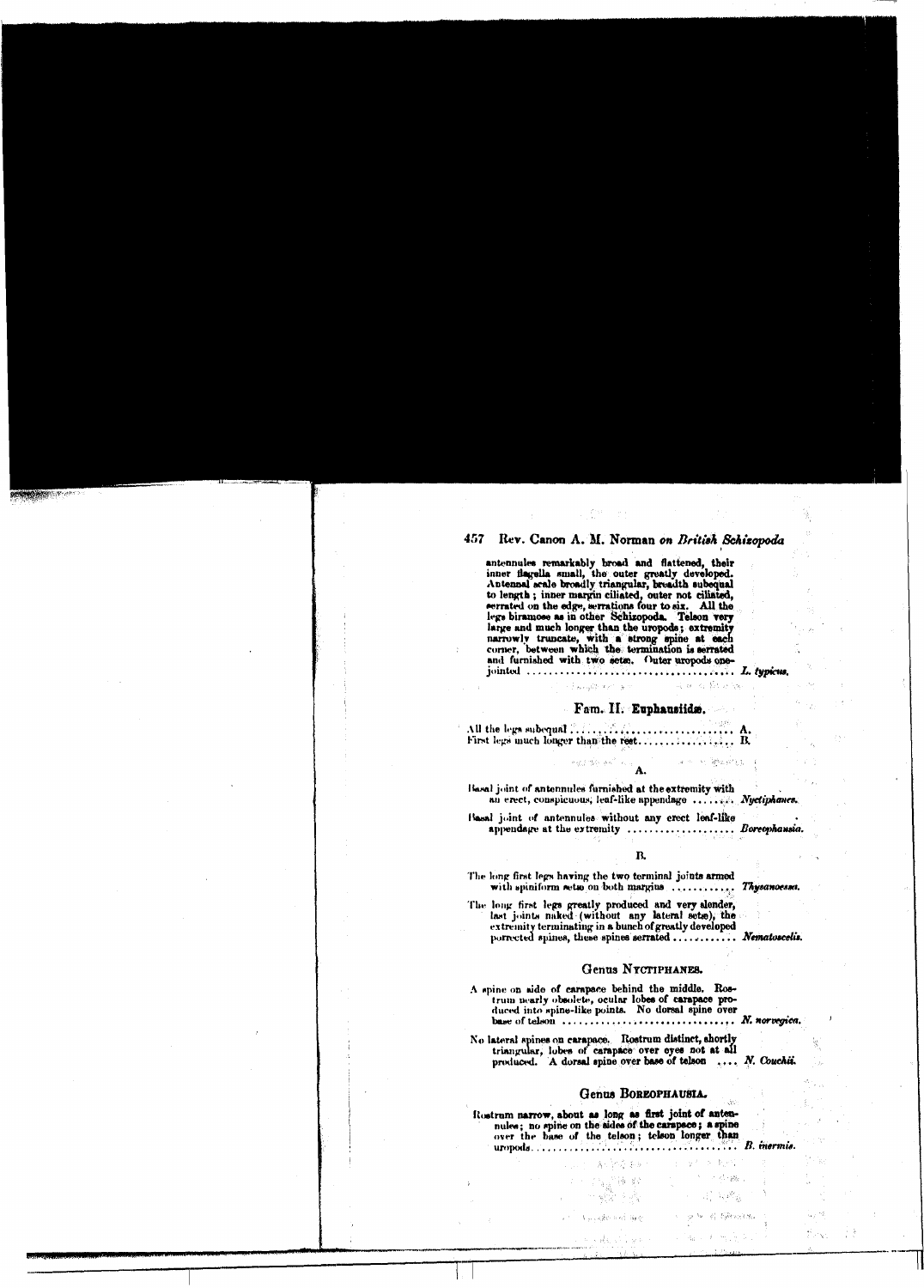## of the Families Lophogastridæ and Euphausiidæ. 458

Rostrum triangular, shorter than first joint of antennules;<br>a spine on each side of the carapace in front of the<br>middle; no spine over the base of the teleon; teleon<br>subequal to or rather shorter than uropods ............

### Genus THYSANOESSA.

ŘЪ.

.<br>Roher ka

No spine on side of carapace. Antennal scale elongated spine on side of carapace. Antennal scale elongated<br>and narrow, the extremity buturly but narrowly<br>rounded. First joint of antennules shorter than<br>combined length of the two following joints. A<br>spine over the base of the t

No spine on side of carapace. Antennal scale elongated and very narrow, inner margin gradually sloping to<br>meet the outer, which which it unites at a terminal<br>point. First joint of antennules longer than com-<br>bined length of two following joints. No spins 

#### Genus NEMATOSCELIS. 达尔拉坦氏

A species has been found on the Norwegian coast-<br>Euphausia pellucida, Dana  $(=E. \; bidentata, \; G. \; Osars)$ which will probably be also met with in our own seas. H. may at once be distinguished from all the foregoing by these characters :-

Two spines on each side of the carapace, one about the middle and the other behind it. Antennal scale broad and widely truncated at the extremity. First joint of antennules furnished with a leaf-like lappet (smaller than in Nyctiphanes) which is cut into two or many digital processes. The ventral preanal spine is trifid.

In the following list the words Mus. Nor. (Museum Normanianum) indicate that specimens from all the localities Formalismum/mateur and collectors cited in the sentence preceding are in my collection. For instance, examples of *Lophogaster typicus* are in my possession from all the localities given except "South of Cape of Good Hope.

 $\mathcal{L}$ 

 $\sim$ 

 $\epsilon_{\rm in}$  angle  $\epsilon^{\rm in}$ 

 $\sim$   $\sim$   $\ensuremath{\mu_{\mathrm{P}}}\xspace$ 

فأزلت

 $\mathcal{L}^{\mathcal{L}}(\mathcal{M}_{\mathcal{R}}^{\mathcal{L}})$ 

 $\beta_{\rm S}(\gamma_{\rm S})$  ,  $\mathcal{Q}_{\rm T}$  . Moreover,  $\beta_{\rm S}$ 

 $R(f_0)_{n=0}^{n-1} f_0 \in \mathbb{R}^n$ 

 $-6.2 - 1.$ 

iab

175일 활성<br>기대(행기간)

Foundation of the com-

 $2.332$ 

 $\mathbf{v}$  ,  $\mathbf{g}_{\mathcal{D}}$ irogi 1941. a S

 $\alpha_{\rm T}^{\rm eff}$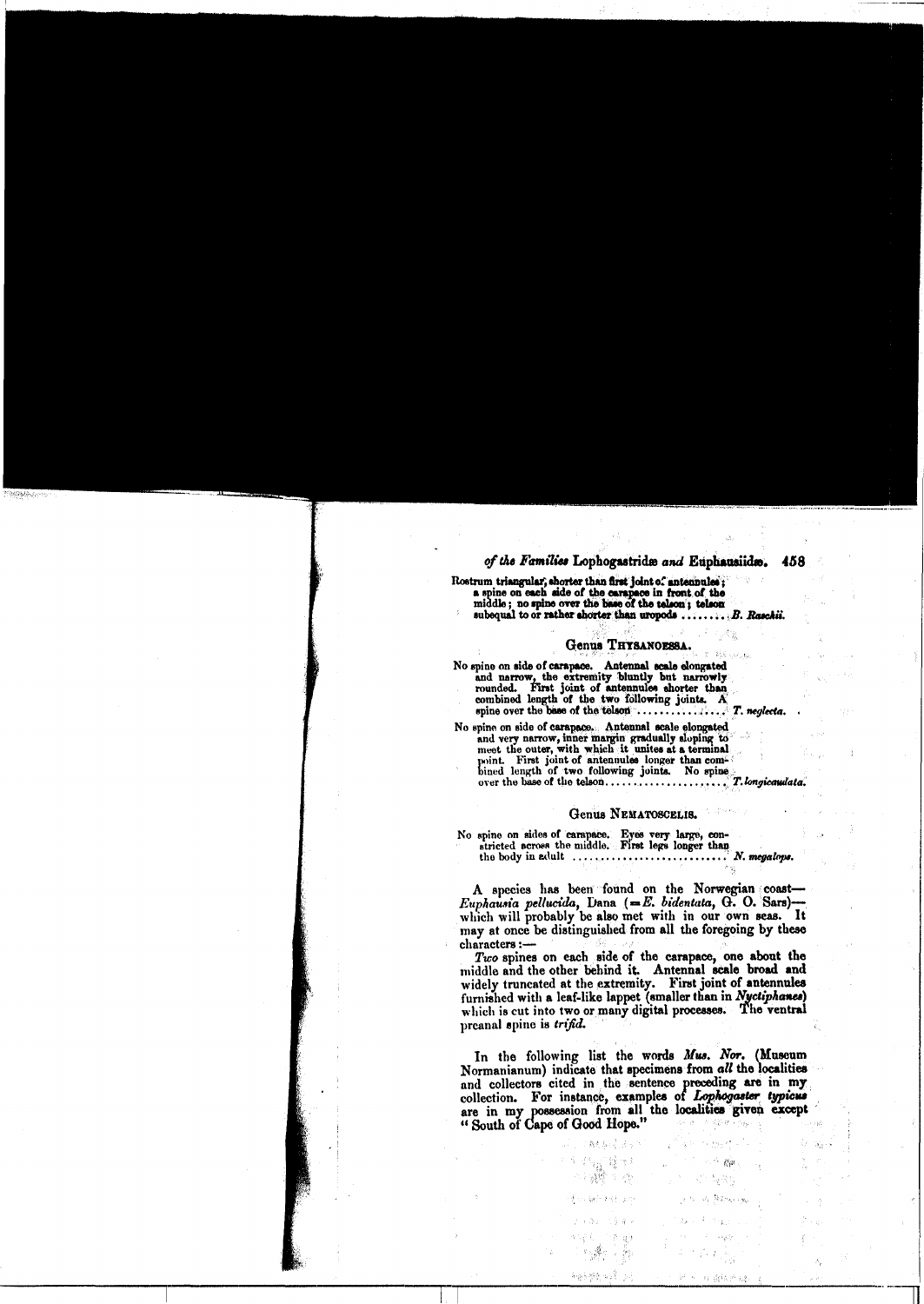#### Rev. Com A. M. Norman on Breech Schizopoda 459 -ANIKA<br>1920-2021 ે જૂટ

# Synonymic List, with Habitats.

#### Suborder SCHIZOPODA.

Ser.

ana<br>Aliku Maharama

观察

#### Fam. I. Lophogastride.

Genus LOPHOGASTER, M. Sars, 1856,  $=$  Ctenomysis, Norman, 1861.

## Lophogaster typicus, M. Sars.

Lophogaster typicus, B1. Sars,<br>
1856. Lophogaster typicus, M. Sars, Forhand. Skand. Naturf. Möde i<br>
1856. Lophogaster typicus, M. Sars, Forhand. Skand. Naturf. Möde i<br>
1862. Crenomysis alata, Norman, Brit. Assoc. Rep. for

Shetland, 1861 and 1868 (A. M. N.); 'Porcupine' Exped., 1869, Stat. 6 and 11 off S.W. of Ireland, in 90 and 1630 fath., Stat. 67 and 68 East of Shetland, 64 and 75 fath.: Mus. Nor.

Distribution. Bergen and Hardanger Fiords, Norway (A. M. N.); Fosse de Cap Breton, Bay of Biscay, 35-60 fath. (A. M. N.); Messina (Zool. Stat. Naples): Mus. Nor. South of the Cape of Good Hope, 98-150 fath., 'Challenger' Stats. 141, 142 (G. O. Sars).

#### Fam. II. Euphausiids.

### Genus 1. NYCTIPHANES, G. O. Sars, 1883.

## 1. Nyctiphanes norvegica (M. Sars).

1858. Thysanopoda norveyica, M. Sars, Forhand. Scand. Naturf. Möde i Christiania, p. 169.

Christiania, p. 163).<br>
1848, Thysenopoda norvegica, M. Sars, "Om Slægten Thysenopoda og dens Norske Arter" (Christ, Vidensk, Forhand.), p. 2 (separate copy).<br>
1863, Thysenopoda name, id. ibid., p. 15 (junior).<br>
1863, Thyse

nart, vol. n. p. 250.<br>1879. Thysenopoda norvegica, S. I. Smith, "Stalk-eyed Crust. Atlantic Coast of N. Amer.," Trans. Connec. Acad: vol. v. p. 80.

 $\mathcal{Y}_{N+1}$  :

一倍的糖制作的。

医肾能

ਦਿਨ ਨਿਲ 1<sub>8</sub>

 $\mathcal{L}_{\mathcal{D}} \simeq \sqrt{\mathcal{M}}_{\mathcal{M}_{\mathcal{D}}^{\mathcal{D}}}$ 

 $\left\{ \gamma_{\vec{B}}^{(k)} \right\}_{k=0}^{N}$   $^{12}$ 

 $\mathcal{A}_{\mathcal{G}}$  .

 $\frac{1}{2}$ 

i kis

Ŷ.

The Rendered States and the States

 $\mathcal{L}^{\text{max}}$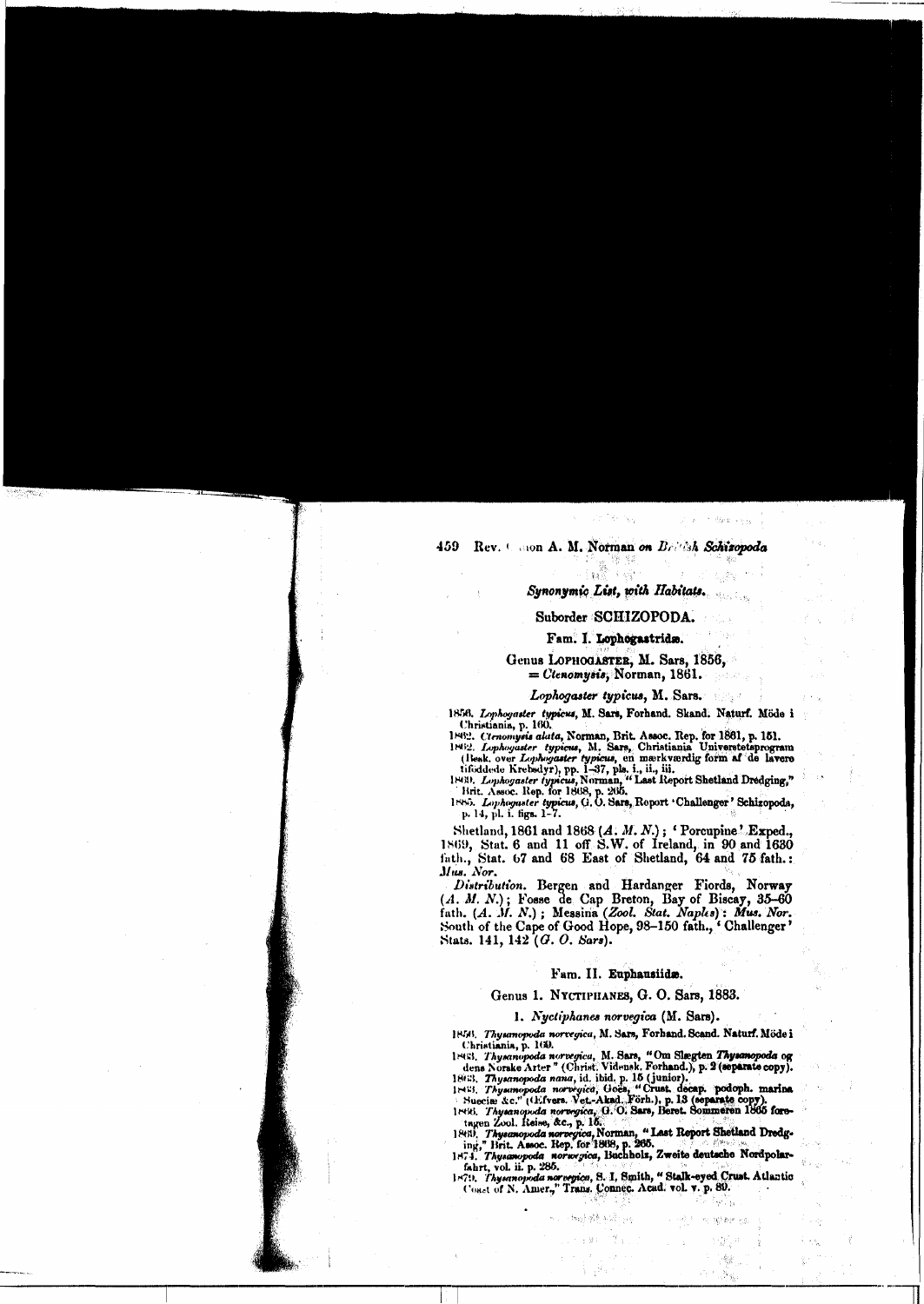# of the Families Lophogastride and Euphausiide. 460

1832. Thysanopoda norvegica, G.O. Sars, Oversigt af Norges Crust. i.

1832. Thysanopods norvegica, G. O. Sars, Oversigt af Norges Orust. i.<br>1832. Thysanopods norvegica, G. O. Sars, "Prelim. Notices on Schizopods of "Challenger" (Christ. Vidensk. Forhand.), p. 24 (separate copy).<br>1886. Nyctip

Shetland, 1861; off Valentia, Ireland, 1870; Loch Fyne, 1855 (A. M. N.); Banff (T. Edward); Einch of Clyde (D. Robertson); East Scotland (Prof. Eveart); Moray Firth (F. Scott); Loch Goil, Loch Long (Dr. J. Murray): Mus.<br>No

Distribution. Norway (M. B. Henderson).<br>
Distribution. Norway (M. Sars); Bay of Biscay (A. M. N.);<br>
off coast of Portugal, taken by Mr. Davidson in 'Porcupine,<br>
1870; 'Porcupine,' 1869, Stat. 64, lat. 61° 10' N., long.<br>
2 rence  $(S. I. Smith)$ .

#### 2. Nyctiphanes Couchii (Bell).

1853. Thysanopoda Couchii, Bell, Hist. Brit. Stalk-eyed Crust. p. 246.

Polperro, Cornwall, stomachs of mackerel (R. I. Couch);<br>Cornish coast, 1881 (Dr. Day); Polperro (W. Laughrin);<br>Banff (T. Edward); off Valentia, Ireland (A. M. N.): Mus. Nor

Nyctiphanes Couchit is quite distinct from N. norvegica, and specimens from all the above sources agree in the characters I here give to distinguish it from the latter species.

Nyctiphanes norvegica. A spine on each side of the carashort as to leave the base of the eye-stalks exposed. Lobes of carapace over the eyes drawn out into slender spine-like points, these points projected as far as, or further forward than, the rostral lobe. No spine over the base of the telson.<br>Nyctiphanes Couchii.<br>A much smaller and more delicate

species, usual length about 13 millim. No lateral spines on carapace. Rostrum more developed than in norvegica, in shape broadly and bluntly triangular, concealing the base of the eye-stalks; lobes of carapace over the eyes not produced. A spine over the base of the telson as well as a small ventral Freamal spine. The male, of which some examples occurred<br>at Banff, the antennules, in addition to the usual reflexed<br>at Banff, the antennules, in addition to the usual reflexed<br>membranous leaflet of the first joint, have a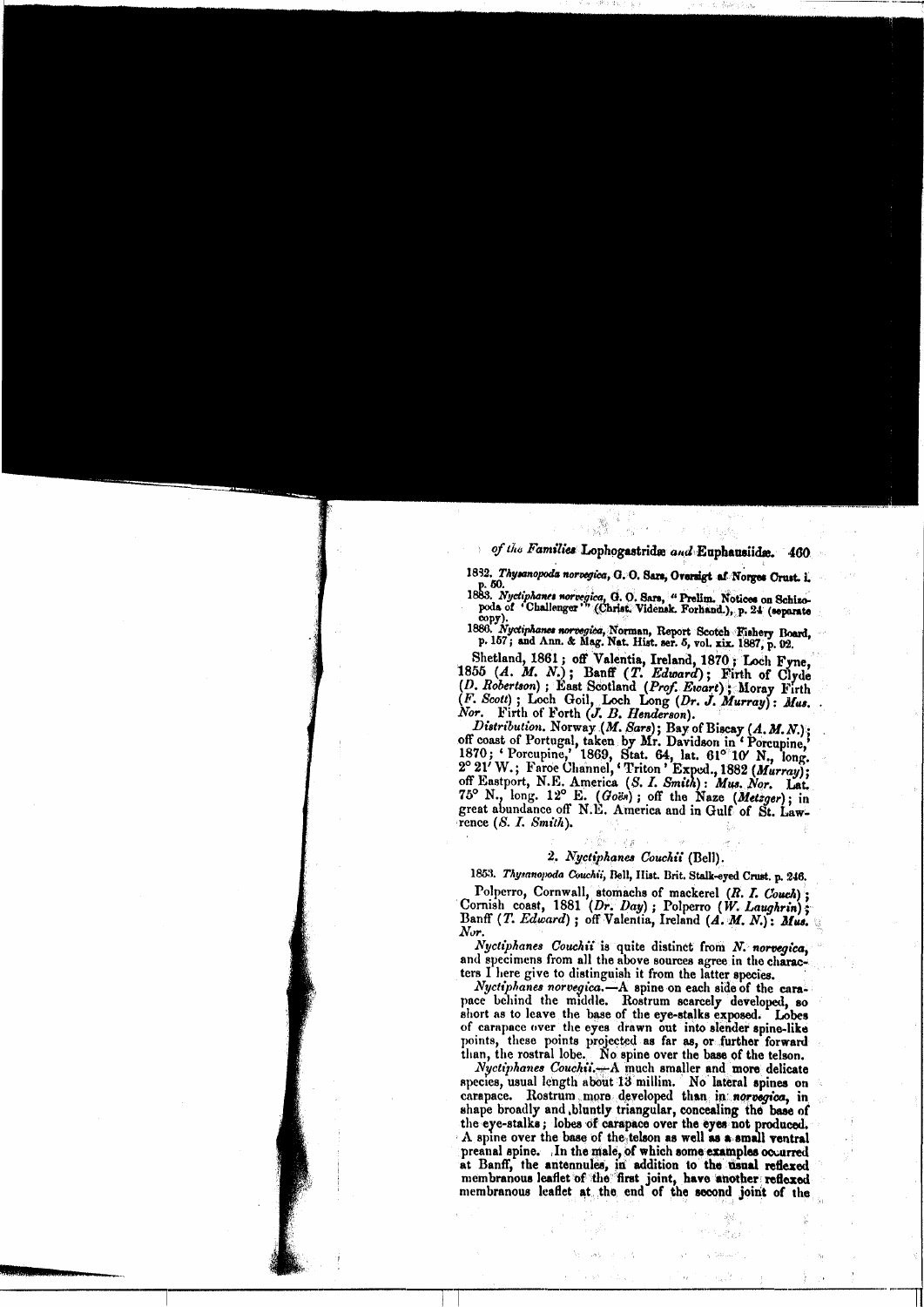# 461 Rev. Canon A. M. Norman on British Schizopoda

Sign

 $\mathcal{L}_{\mathrm{in}}$  $\sim$  95  $\sigma$ 

> $\mathcal{H}_{\mathcal{C}}$  $\frac{1}{2} \sum_{\substack{ \lambda \in \mathcal{A}^{\mathcal{A}} \\ \lambda \in \mathcal{A}}}$

and and the

 $\tilde{g}^{\rm c}_{\rm c}$ 

L.

k julija  $\sim$   $\sim$ 

peduncle, the distal portion of the leaflet being eut into digitated processes ..

Nyctiphanes Couchit is very like N. australis, G. O. Sars<br>('Challenger ' Report, p. 115, pls. xx. and xxi. figs. 1-7),<br>except that in the former there is a spine at the base of the telson and a small preanal spine, which are absent in the latter. The male also of N. Couchii agrees most closely with N. australis in the form of the hinder margin of the carapace and the sexual developments of the pleopods (vide 'Challenger' Report, pl. xxi. figs. 3, 4, 6, 7). As regards the first pleopod, the likeness is not merely one of general character, but the serrated edge of the one margin and the single seta of the lateral lobe of the other margin are identical. But with respect to the male antennules, no leaflet corresponding to that of the second joint in N. Couchii is described or figured in N. australis. ਾ ਇਸ ਦਾਨ

## Genus 2. BOREOPHAUSIA, G. O. Sars, 1883.

(Vide Sars, Prelim. Notices Schizopoda 'Challenger' Exped., Christ. Vidensk. Forhand. 1883, p. 11 (separate copy); but I am not aware that the genus has as yet been defined.)

#### 1. Boreophausia inermis (Kröyer).

1849. Thysanopoda inermis, Kröver, Voyage en Scandinavie &c., Crust.

1840, *Thysanopoda inermia*, Kroyer, Voyage en Scandinavie &c., Crust.<br>
1840, Thysanopoda inermia, Kröyer, <sup>4</sup> Monog, Shegten Sergestes," Vi-<br>
densk. Selsk. Skr, 5 Itackie, vol. iv., p. 294, pl. v. fig. 24.<br>
1850. Thysanop fig. 15.

1887. Boreophausia inermis, H. J. Hansen, I. c. p. 53.

Banff (T. Edward); Shetland, 1868 (A. M. N.); Moray<br>Firth (T. Scott): Mus. Nor., Clyde district (Brook and Hoyle).

Distribution. West Norway (G. O. Sars); Eastport,<br>N.E. America (S. I. Smith): Mus. Nor. Greenland (Möller S.E. America (33. 1. Smith) : Talas. Aver. Creemand (moter<br>de., fide H. J. Hansen) ; E. America from south of Cape Cod<br>northwards (S. I. Smith) ; Gulf of St. Lawrence, as T.<br>neglecta (J. T. Whiteaves) ; Spitsbergen (Goës).

\* This leaflet is similar in general character to that attached to the first joint of the antennular peduncle in the genus Euphausia.

 $\omega b \rightarrow \gamma \gamma$  with  $\epsilon$  . a<br>T

فرحينا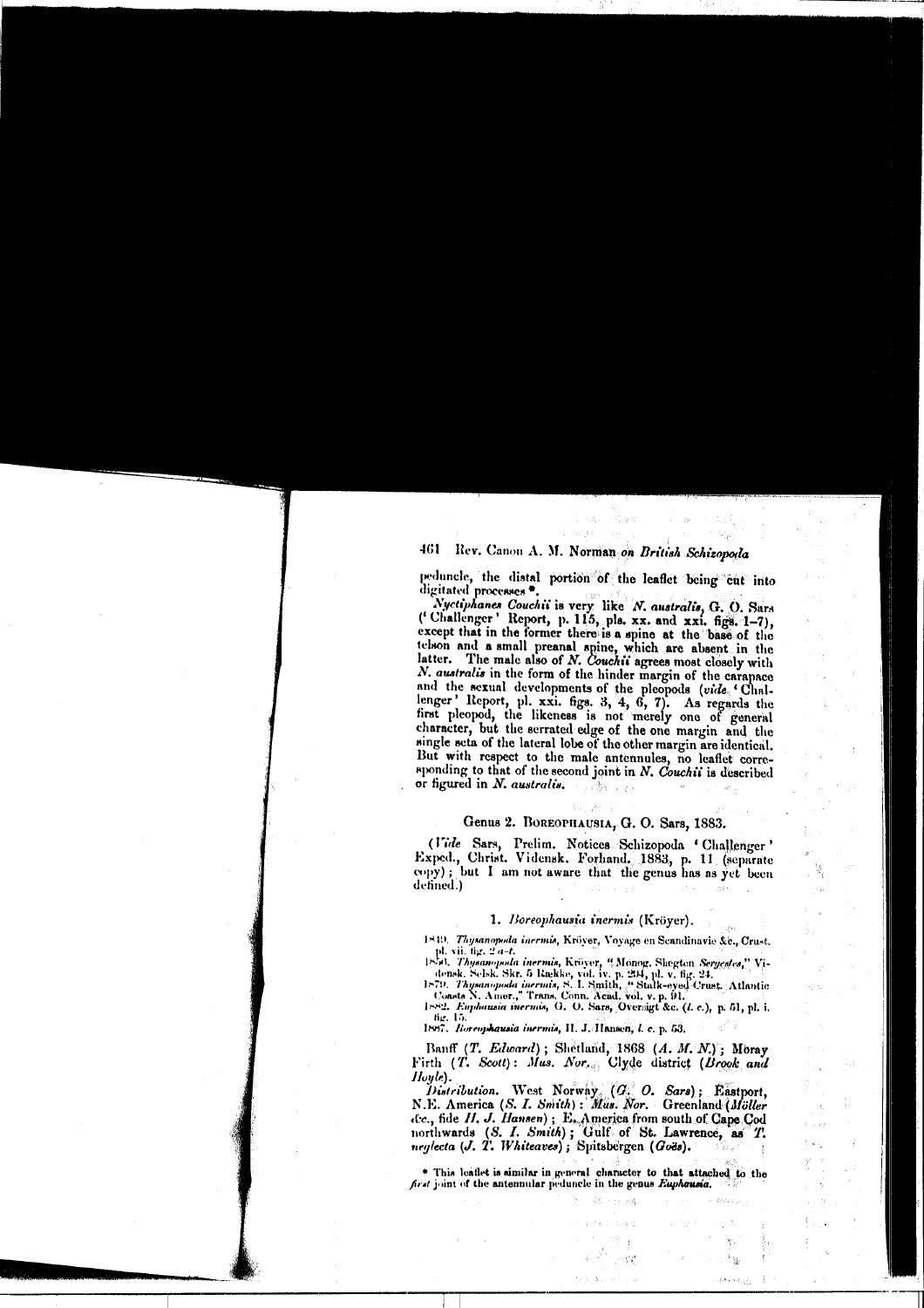### of the Families Lophogastrida and Euphausiida. 462

#### 2. Boreophausia Raschii (M. Sars).

1863. Thysanopoda Raschii, M. Sare, "Om Slægten Thysanopoda" &c.

1863. Thysmopoda Raschii, hl. Sars, "Om Slægten Thysmopoda" &C.<br>
(Christ, Vidensk. Forhand.), p. 14 (separate copy).<br>
1872. Rhoda Jardineana, G. Sim., "Stalk-eyed Crust. N.E. Coast of<br>
Scotland," in "Scottish Naturalist,"

1887, p. 01.<br>
1887. Boreophausia Raschii, H. J. Hansen, "Oversigt over det vestlige Grönlands Fauna af malac. Havkrebsdyr " (Vidensk. Middel. fra den naturh. Foren. i Kjöbh.), p. 53 (separate copy).

Firth of Forth (J. B. Henderson); Loch Fyne, 70 fath.<br>
(A. M. N. in 'Medusa,' 1885); Lochs Goil and Long and<br>
between Cumbrae and Bute (Dr. J. Murray); East of<br>
Scotland (Ewart): Mus. Nor. Loch Broom (Brook and

Scotianu (Eurary).<br>
Iloyle); Aberdeen (Sim).<br>
Distribution. Norway, Christiania Fiord (M. Sars), west coast (G. O. Sars); Greenland (Möller &c., fide H. J. Hansen) ; German North Polar Exped. (Buchholz).

## Genus 3. THYSAONESSA, F. Brandt, 1851.

### 1. Thysanoessa neglecta (Kröyer).

1849. Thysanopoda neglecta, Kröyer, Voyage en Scandinavie &c.,

1847. Inganopoda negreca, Kryger, Voyago en Scandinavio (t.),<br>
Crust, pl. vi, fig. 3 a-d.<br>
1851. Thysamopoda (Thysamoessa) longipes, F. Brandt, in Middendorff's<br>
Sibirische Reise, Rd. ii. Th. i. p. 128, pl. vi. figs. 1-14.

tigs. 1-8. 1882. Thysanoessa borealis, G. O. Sars, Oversigt &c. (l. c.), p. 52, pl. i.

the strategy of the strategy of the strategy of the strategy of the strategy of the strategy of the strategy of the strategy of the strategy of the strategy of the strategy of the strategy of the strategy of the strategy o

Shetland, 1861 (A. M. N.); Aberdeen, 1868 (G. Sim);<br>Firth of Forth (T. Scott): Mus. Nor. Loch Seaforth, N.B.

(Brook and Hoyle).<br>
Distribution. West Norway (some of Kröyer's types from<br>
Copenhagen Museum); Eastport, N.E. America (S. I.<br>
Smith<sup>\*</sup>): Mus. Nor. Western and northern Norway and Finmark (G. O. Sars); Siberian coast (Brandt); Greenland  $(II. J.$  Hansen).

\* I found a single specimen accidentally mixed with a number of To response the magnetic section with the set of the set of the set of the set of the set of the set of the set of the set of the set of the set of the set of the set of the set of the set of the set of the set of the set States,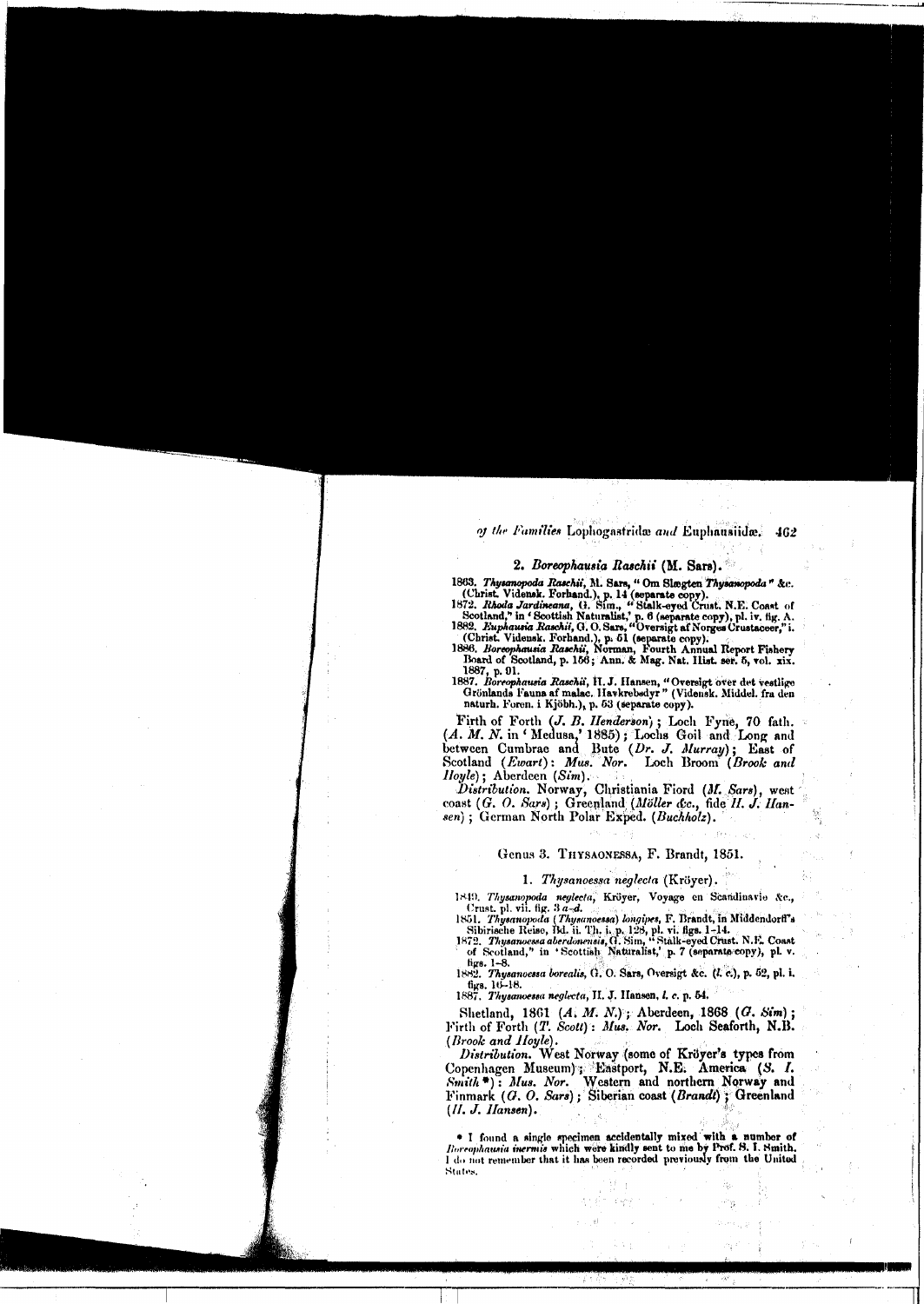## 463 Rev. Canon A. M. Norman on British Schizopoda

#### 2. Thysanoessa longicaudata (Kröyer).

1849. Thysanopoda longicaudata, Kröyer, Voyage en Scandinavie &c.,

Crust. pl. viii. fig. 1 a-f.<br>1882. Thysenoesea tenera, G. O. Sars, "Oversigt af Norges Crust. i." Christ, Videnak. Forhand.), p. 53 (separate copy), pl. i. figa. 18, 19.<br>1887. Thysenocesa longicuudata, 11. J. Hansen, "Overs. over det vestlige Grönlands Fauna af malak. Havskrebedyr" (Videnak. Middel. fra den

naturh. Foren. i Kjöbh.), p. 54 (separate copy).

Thrown up in enormous quantity in St. Andrew's Bay, April 22, 1886, and sent to me by Prof. M'Intosh for determination, who wrote subsequently that this species, together with Nyctiphanes norvegica, occurred " so densely that the tidal wave was crowded with them, and miles of sand were strewed with their bodies which the receding wavelets<br>left in streaks and curves " $*$ . In 'The Naturalist" of this<br>month (May 1892) Mr. Thomas H. Nelson, in his 'Ornitho-<br>logical Notes from Redear,' writes (p. 144):— 10th, 11th, and 12th. Attracted by the number of Kittiwakes (Rissa tridactyla) to be seen about a mile out at sea, I procured a boat and went off to ascertain the cause of this vast assemblage of gulls; both east and west, as far as the eye could reach, their graceful white forms were visible, many busily engaged dipping into, the water and others flying overhead and then darting down to pick up some object from the surface. I shot two or three examples and found that their mouths were full of small Crustaceans, with which the sea was literally alive; heaps of these were afterwards washed ashore by sea-winds, and afforded a feast for starlings and other frequenters of the tidal line." Mr. Nelson sent to me.a small bottleful of the Crustaceans for determination. The mass of them were Euthemisto compressa, Goës, an Amphipod allied to *Hyperia*, which had not been previously observed on our coast. There were also several examples of *Nematoscelis* our coast. There were also several examples of Nematoscelis megalops, G. O. Sars, and one of Thysanoessa longicaudata, Kröyer (Mus. Nor.).

 $\delta_{\rm A_1,A_2}$ 

Notice (2018, 1907.).<br>
Distribution. Greenland, 'Valorous' Exped., Stat. 8;<br>
Faroe Channel, 'Triton' Exped., 1882 (Mus. Nor.), lat.<br>
59° N., long. 51° W. (Olrik, fide Hansen)... Kröyer's<br>
original examples were from lat. Varanger Fiord, Finmark (G. O. Sars).

\* Ann. & Mag. Nat. Hist. ser. 5, vol. xix. 1887, p. 140.